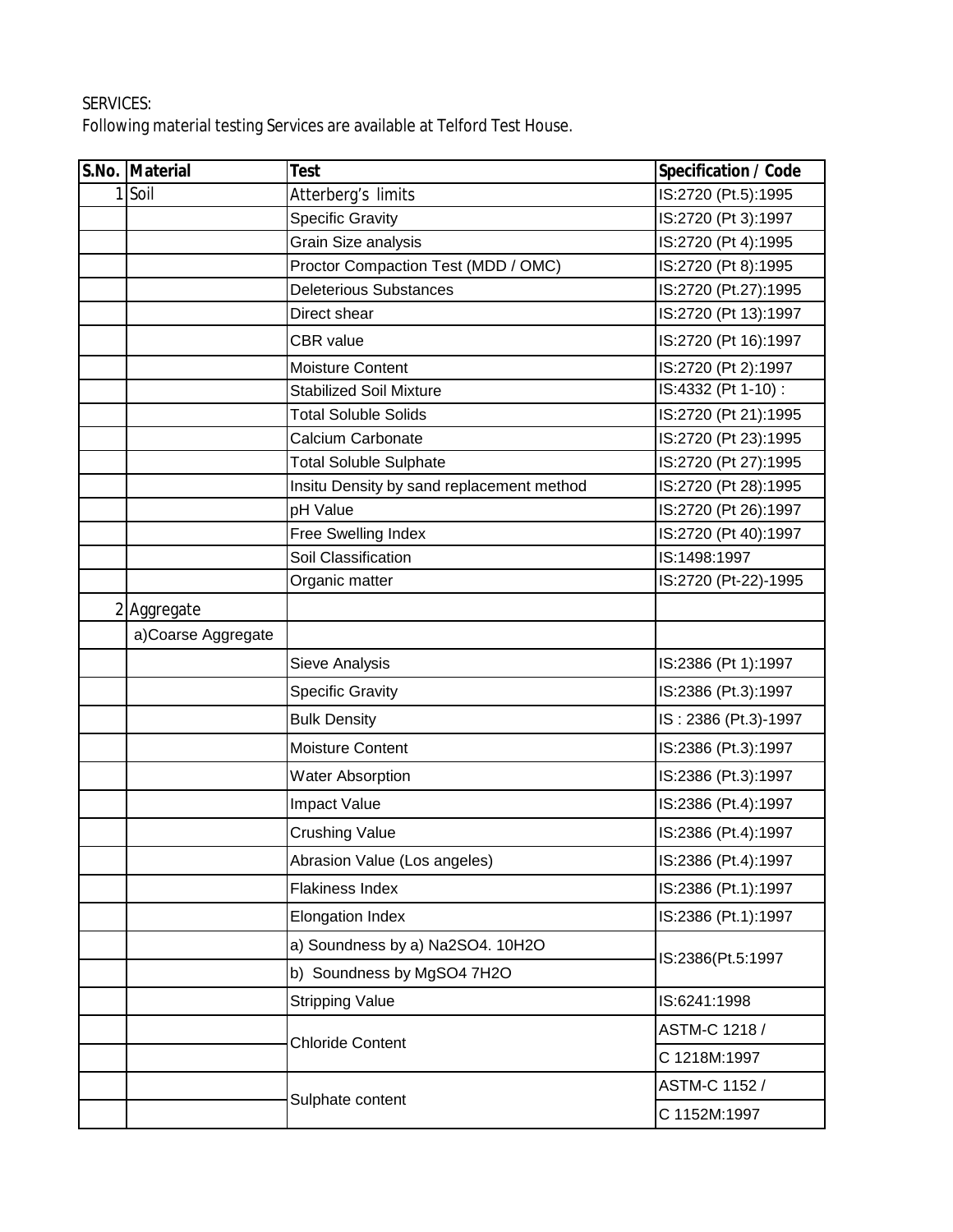|    |                  | <b>Deleterious Material</b>                                              | IS:2386(Pt.2):1997                                                         |
|----|------------------|--------------------------------------------------------------------------|----------------------------------------------------------------------------|
|    |                  | Alkali Aggregate Reactivity by Chemical Method                           | IS:2386 (Pt.7):1997,<br>ASTM-C 289:1994                                    |
|    |                  | 10% Fine Value                                                           | IS:2386(Pt-4)1997                                                          |
|    | b)Fine Aggregate |                                                                          |                                                                            |
|    |                  | Material Finer than 75 microns                                           | IS:2386 (Pt 1):1997                                                        |
|    |                  | Sieve analysis                                                           | IS:2386 (Pt 1):1997<br>IS: 383 - 1970                                      |
|    |                  | <b>Specific Gravity</b>                                                  | IS:2386 (Pt 3):1997                                                        |
|    |                  | <b>Moisture Content</b>                                                  | IS:2386 (Pt 3):1997                                                        |
|    |                  | <b>Water Absorption</b>                                                  | IS:2386 (Pt 3):1997                                                        |
|    |                  | Sulphates                                                                | IS:4032:2000                                                               |
|    |                  | <b>Bulk Density</b>                                                      | IS:2386 (Pt 3):1997                                                        |
|    |                  | a) Soundness by Na2SO4. 10H2O                                            | IS:2386 (Pt 5):1997                                                        |
|    |                  | b) Soundness by MgSO4 7H2O                                               | IS:2386 (Pt 5):1997                                                        |
|    |                  | Mica content                                                             | <b>SP-23</b>                                                               |
|    |                  | Alkali Aggregate Reactivity                                              | IS:2386 (Pt 7):1997,<br>ASTM-C289:1994                                     |
|    |                  | Bulking of sand                                                          | IS:2386 (Pt 3):1997                                                        |
|    |                  | Clay, Fine Silt & Fine Dust                                              | IS:2386 (Pt 2):1997                                                        |
|    |                  | Deleterious Material / Organic Impurities                                | IS:2386 (Pt 2):1997                                                        |
|    |                  | Silt content by Volume                                                   | IS:2386 (Pt 2):1997                                                        |
|    |                  | <b>Chloride Content</b>                                                  | BS:182 (Pt-117)                                                            |
|    |                  | <b>Sulphate Content</b>                                                  | BS: 1881 (Pt-124)                                                          |
| 31 | Cement           |                                                                          |                                                                            |
|    |                  | Cement OPC 33 Gr./ 43Gd/ 53 Gr / White Cement/<br><b>Slag Cement</b>     | As per IS:269- 1998,<br>IS:8112-2000,<br>IS:8042 IS:12269-1999,<br>IS:455, |
|    |                  | <b>Cement Chemical Analysis</b>                                          | IS:4032:2000, Vogel                                                        |
|    |                  | <b>Cement Physical Testing</b>                                           | IS:4031 (Pt 1):1996<br>IS:4031 (Pt 2):1999<br>IS:4031 (Pt 3-15):2000       |
|    |                  | Compressive Strength (Cement 3 DAYS) Cube<br>casting & compression test  | IS:4031 (Pt 6):2000                                                        |
|    |                  | Compressive Strength (Cement 7 DAYS) Cube<br>casting & compression test  | IS:4031 (Pt 6):2000                                                        |
|    |                  | Compressive Strength (Cement 28 DAYS) Cube<br>casting & compression test | IS:4031 (Pt 6):2000                                                        |
|    | 4 Concrete       |                                                                          |                                                                            |
|    |                  | <b>Compressive Strength</b>                                              | IS:516:1999                                                                |